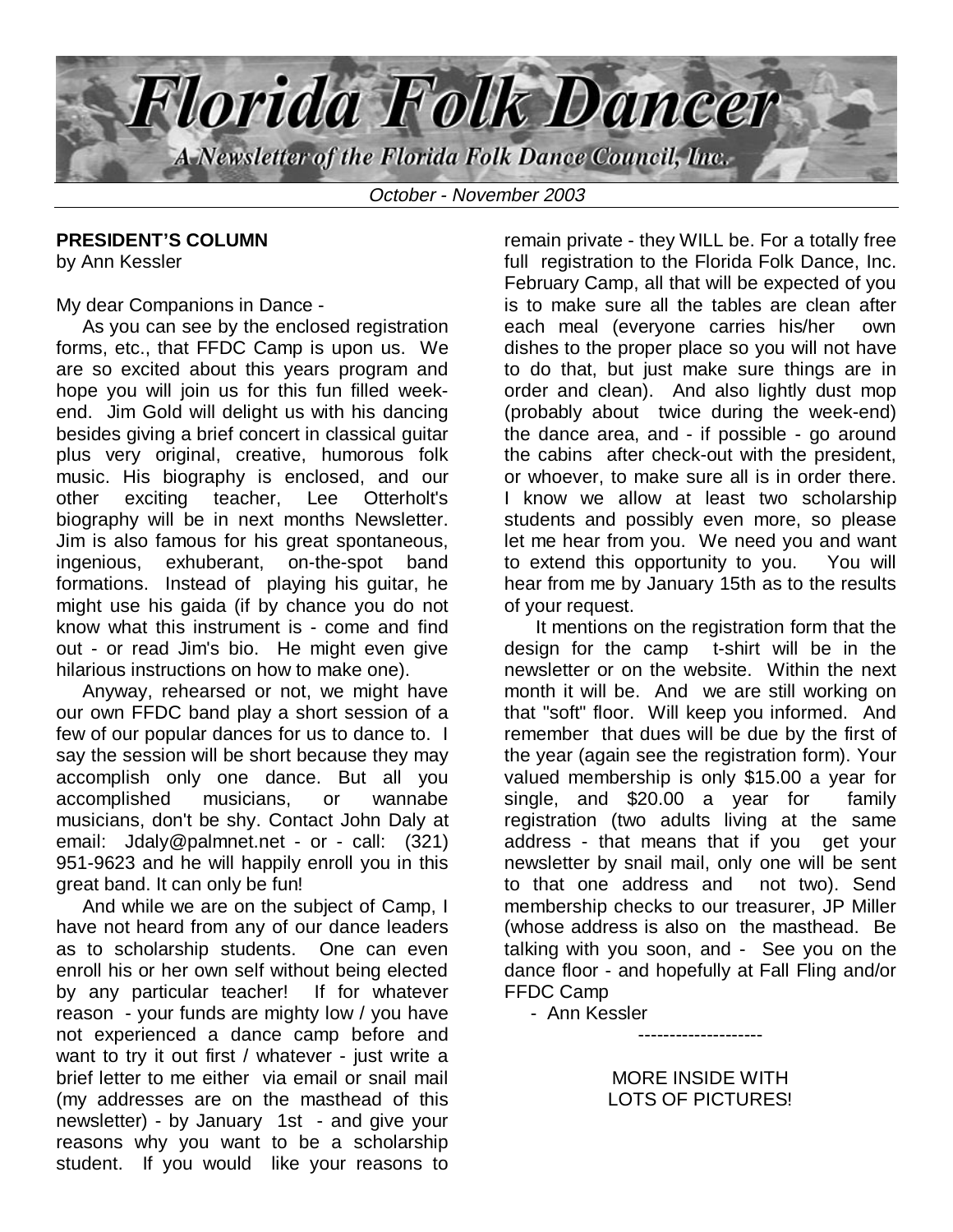# **Orlando International Folk Dance Club Sept. - October Wrapup**

By: Pat Henderson

 The club had its annual Oktoberfest on September 24. We ate some German food and drank German wine to celebrate. Several ladies wore their dirndls but we could not get any of the men to wear their lederhosen!

 Travels since the last newsletter include Joy Herndon to California and Juanita Schockey to West Virginia, both to see family. In October, we were very glad to see Joan and Wally Washington return after their summer months in Michigan. Manuel and Palmira Mora-Valls attended the St. Augustine Greek Festival on October 11. The band played very short segments and few people danced so they do not recommend it. At the moment, our group is planning to go to the Lecanto Greek Festival on October 25 which will be history by the time you read this. It is our group's favorite Greek Festival.

------------------

**Sarasota**

from Nancy Wilusz

 Like many vice-presidents, I remained silent and absent all Summer, only to be found in the great woods of Northern Minnesota. The weather was perfect this year for activities on and in the many lakes. Since several of our friends are avid fishermen and women, Ed and I were fortunate recipients of wonderful Walleye and Crappie fish dinners. These activities, plus remodeling an 80 year old house and keeping up with family, kept us busy and active all Summer.

 The down side of the Summer was no dancing. Fortunately, the Duquesne Tamburitzans give their first show in our area during August. They have been in existence for 67 years and have come to Minnesota for all of those years. If one can't dance, the next best thing is watching the "Tammys".

 At the concert I bought a disc which has a wonderful rendition of Ajde Jano. We will be trying it out in Sarasota tonight. For the

traditionalists, dance to the old version and enjoy the exciting rhythmic music of the new! --------------------

#### **GAINESVILLE**

By: Raluca Ioana Rosca rarosca@ufl.edu

 Performance at the 24th Annual Greek Dance The UF International folk dancers were the featured act at the  $24<sup>th</sup>$  Annual Greek Dance held at the Gainesville Woman's Club on Friday 10/3 and gave a truly outstanding performance.



Opening dance, Tai-Tai. All of us (see article for names)

With Margaret choreographing a tight, snappy, visually and musically varied and interesting set of dances, the large ensemble gave a professional tour of twelve Greek dances. The dancers (Margaret, Raluca, Kim, Yang, Sasha, John, Max, Diane, Jenneine, Josan, Aman, Gary, Sharon, Jacek, Joyce) received a hearty and warm applause from the very large gathering.



Menousis -mixed line- Margaret, John, Raluca, Gary, Yang Mu, Max, Kim.

 Also during the evening, John Lullias, an acclaimed Greek dance choreographer and instructor from Tarpon Springs received an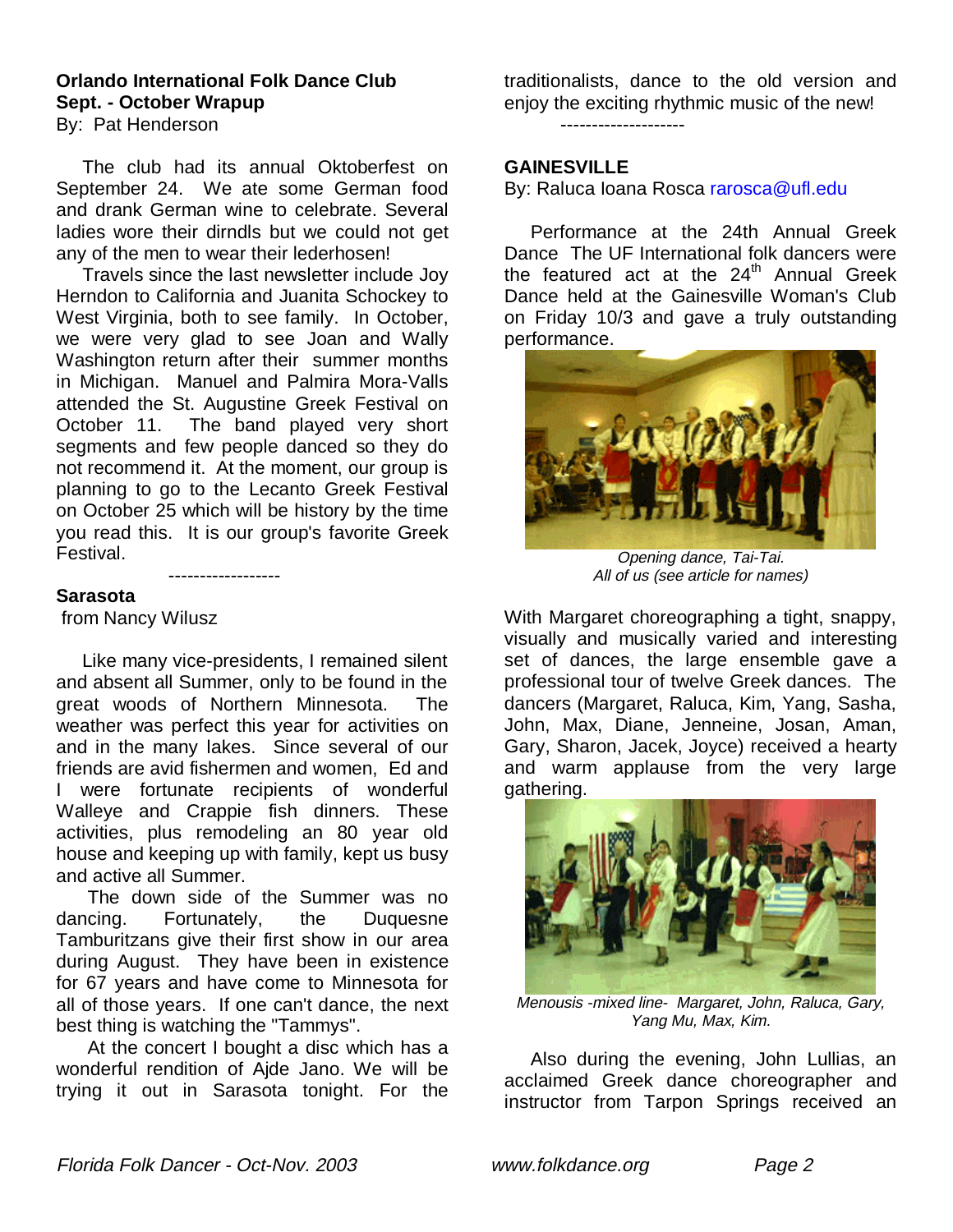award for his years of work teaching Greek dances. A number of folk dancers attended the event including a special visit from one of our alumni, Carolyn Drazinic, visiting from New Haven, CT.



Partalos -men's line- Jacek, Gary, John, Max.



Milisimou -mixed line and exit dance- all of us!



Last picture is "after dance"  $-$  all of us dancers  $+$  the 2 Camellias + Sasha's daughter, Alla ( a dancer herself!)

PICTURE CREDITS: All pictures from Greek Dance Night, Oct. 3, 2003, Gainesville, by Margaret Tolbert.

=== On Sat Oct 11, the UF International Folkdancers (UFIFD) were the invited group at the monthly meeting of American Association of University Women (AAUW), meeting that

took place in the wooden floored atrium of the retirement home The Atrium, a particularly welcoming space with great acoustic. The meeting started promptly at 10 30, with AAUW related announcements by June Littler. After that, Raluca ( Rosca) introduced the UFIFD then passed the microphone to registered nurse and fellow folkdancer Jenneine (Lambert) to speak about the health beneffits of dance at all ages. After more quick words from Raluca it was time to dance and Toshi Nishida joined Raluca and Jenneine in performing Bavno Oro, a slow –turns-- quick Macedonian dance, Sepastia Bar, a flowing Armenian dance, Rustemul, a fast Romanian Dance and Kritiko Syrtos & Syrto Silivrianos, two Greek dances. By the time the performance was over, many residents of the Atrium came from their rooms to enjoy the event.

 Then it was time for more dance! Everyone willing and able to dance joined the folkdancers in learning Pata-Pata, a South African dance on the music of Myriam Makeba, then Zemer Atik, a low impact Israeli Dance, followed by D'Hammerschmiedgesseln (sp?), a German dance with plenty of handworks (inspired, as its title says, by the work of a blacksmith), and closing with Trgnala Rumjana, a slow, hand holding Bulgarian dance.

=== The week-end of November 14-16 was full of dance in GAinesville, with most events being associated with the Downtown Arts Festival. On November 14, Karen 'Sun Ray' Coletti (n. Boon von Ochssée) was in Gainesville, visiting from St. Petersburg. Karen taught a dance routine that she choreographed for a very popular Egiptian tune 'I'm in fire', routine that uses many basic belly-dance steps and postures. The piece had different styling for the women and men's parts; John and Toshi got to swing some pretty impressive canes in the air. Karen was kind to bring us not only the music for the piece, but also 15 canes that can be used by all interested parties. She also let 'the rest of us' to use the hip scarves she brought, and we surely moved them; our usual meeting place (the Aerobics Rm #1 in Student Rec and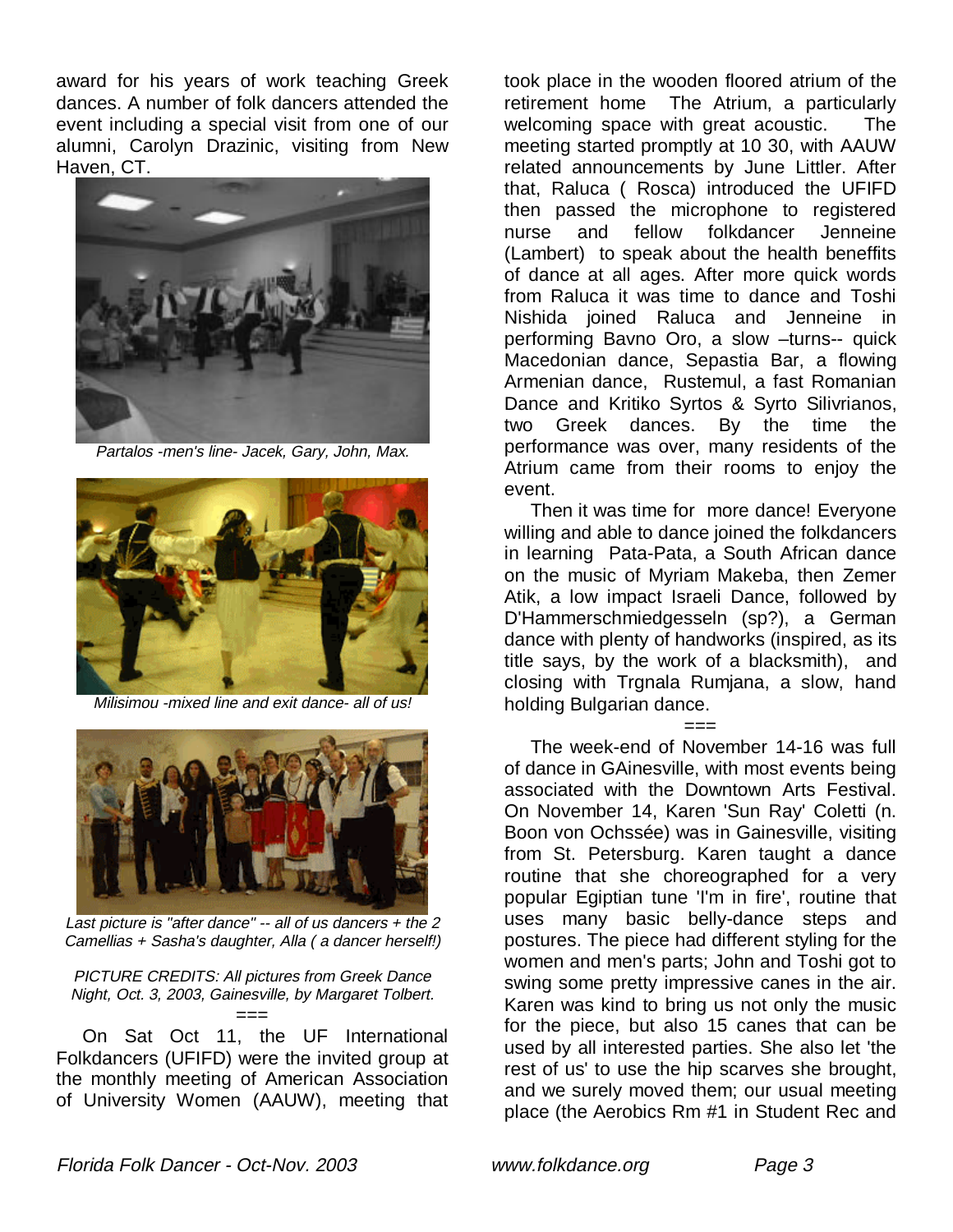Fitness center) went full of jingle. A joyous time was had by all and we managed to finnish dancing and get out of the gym just in time to avoid being locked in for the night!

 On Saturday the folkdancers danced their Greek routine in front of the Hippodrome theater as guests of the Greek booth at the Downtown Arts Festival. The arrangement proved to be a logistical nightmare (as street entertainers are not allocated sound systems and the boombox we brought was not strong enough for the space) but friends of friends helped and we ended up having our music played on the Hippodrome sound system quite succesfully. The performance went very well, and we got plenty of positive comments and interested questions after it was all over. Bravo one and all: Diane, Gary, Jacek, Jenneine, Josan, Joyce, Kim, Margaret, Max, Raluca, Shelley, Yang. As one audience member put it: seeing people of different ages and ethnic origins dancing together made it 'so cool'. Go, go folkdancers!

 Talking about folkdancers, we were happy to see a good number of them in the audience (it seemed that everyone who didn't made it at the GReek night came to see us on Saturday: Julieta, Karen,Mark G., Michael J, Randy,Tina, Tom and Melanie, as well as other friends- plenty of people we knew cheered for us).

See you all dancing, Raluca

--------------------

## **SHARPES ASSEMBLY FESTIVAL 2003**

The 6<sup>TH</sup> Annual Sharpes Assembly English Country Dance and Contra Festival was held the first weekend in October 2003. This year's event saw an attendance of 76 people, including the 14 teachers and leaders. Most of the dancers are members of one or more of the following organizations – CDSS, Contralab, The Lloyd Shaw Foundation or Florida Folk Dance Council. Dancers came from, Kentucky, North Carolina, Virginia, and Georgia, as well as Florida.

 The festival was held at the venerable Kenilworth Lodge (circa 1915) in Sebring, Florida. The lodge boasts 2 ballrooms with

wooden floors. The program included daytime workshops for basic through very experienced dancers, directed by George and Onie Senyk, and evening dances, including 2 balls featuring the Turnbridge Trio Band. Contracts have been signed for the  $7<sup>TH</sup>$  annual festival, October 1 – 3, 2004

--------------------

#### **Duquesne University TAMBURITZANS**

Florida 2003-2004 Season Schedule of Performances in Florida

Included in the 2003-2004 program:

Svatovac: a lively Croatian epic relating the story of a village wedding celebration. Dances of Backa: a brand new choerography showcasing the traditions of Bunjevci. Stara Vlajna: an exuberant set of dances from Serbia.

Scenes from Armenia: dance motifs from Armenia, including a delicate woman's segment and a fiery man's dances featuring a daring sword scene.

A forst tale from Slovakia: a Robin Hoodesque character "Janosik" and his band of Brigands travel the countryside deftly wielding their axes.

East Slovakia: a set of girl's dances. Nowy Sacz sketch: a Polish character sketch. Szatmár Tancok: a suite of dances from Hungary's Szatmár region.

Dances of Bukovina: dances representing the traditions of the Ukraine.

Northern Bulgaria: a vibrant new choreography dipicting a grand village grape harvest. Music and Songs: also featured are music and songs from Greece, Macedonia, Russia, Romania, and Slovenia.

January 2004

02 Fri 8:00 PM Winter Haven- Polk Community College Fine Arts Center 863-297-1050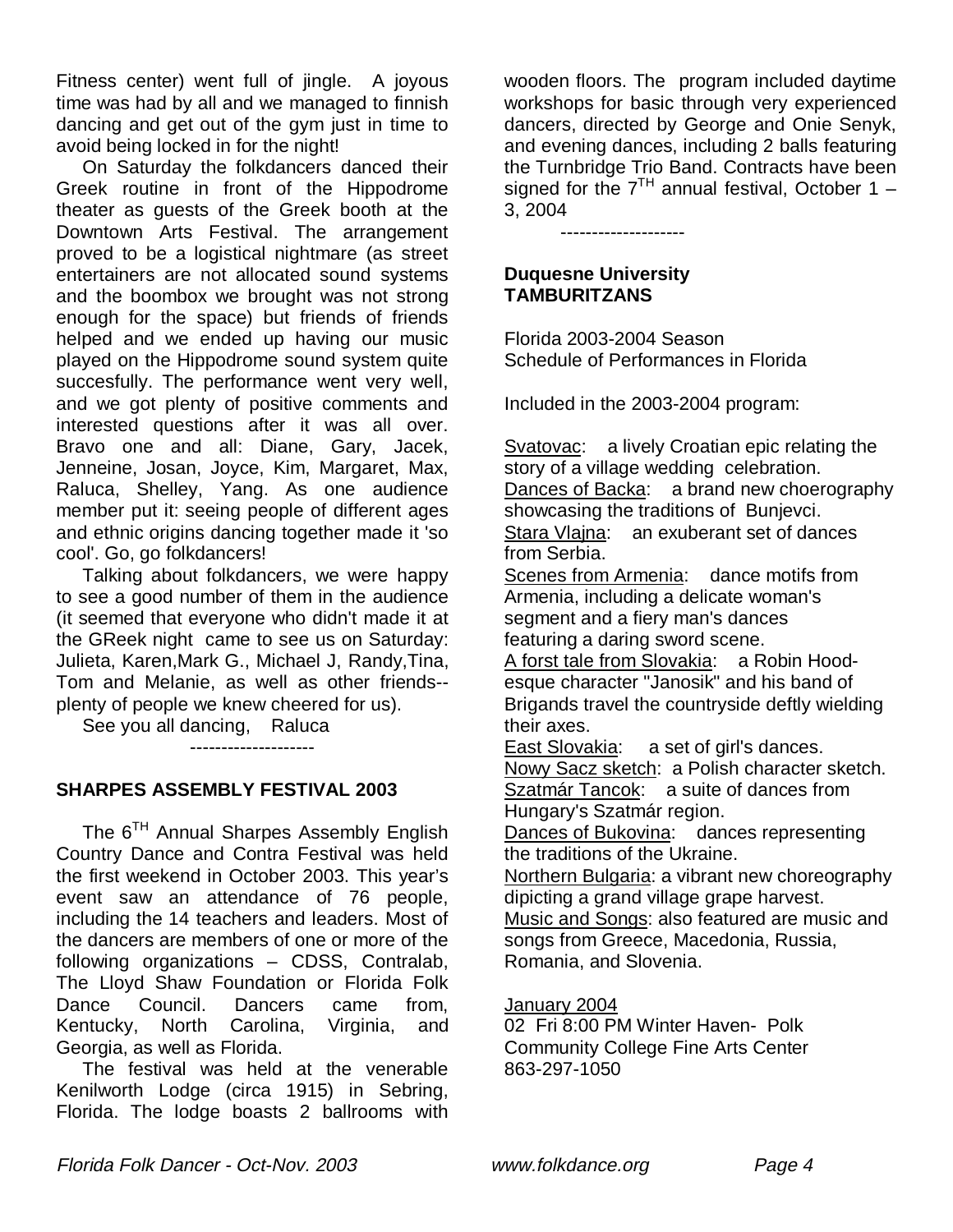03 Sat 7:00 PM Tarpon Springs Tarpon Springs Performing Arts Center 727-942-5605

04 Sun 3:00PM Tarpon Springs Tarpon Springs Performing Arts Center 727-942-5605

06 Tue 8:00 PM Melbourne Maxwell C. King Center, Brevard CC 321-242-2219

07 Wed 7:30 PM Fort Pierce St. Lucie County Civic Center 561-462-1538

09 Fri 7:30 PM Lake Worth Duncan Theatre, Palm Beach Community College 877-826-6437

10 Sat 7:30 PM Lake Worth Duncan Theatre, Palm Beach Community College 877-826-6437

#### March 2004

06 Sat 7:30 PM Niceville OWCC Arts Center 850-682-7329

11 Thu 7:00 PM North Port North Port High School 941-475-2429

13 Sat 7:00 PM Crescent City George C. Miller Middle School 386-698-2342

#### **JOY ON THE ROAD**

From: joy077@webtv.net

--------------------

 I JUST LOVE MAKING TRIPS TO CALIORNIA TO VISIT MY SISTER AND BROTHER..LEFT AUGUST 22..HADTO CHANGE PLANE IN PHOENIX..THE OFF TO SACRAMENTO..JUST LOVE TO FLY..BUT ONE THING I REALLY DON'T LIKE IS (NO FOOD) BUT THEY DO GIVE YOU PEANUTS, DRINKS, CHIPS, COOKIES....AND THE HARD STUFF FOR \$\$\$\$...

 ONLY HAD 4 DAYS TO VISIT....AND DIDN'T HAVE MUCH MONEY TO REALLY GO ANY PLACE EXCITING... BUT TO THE CALIFORNIA STATE FAIR....MY BROTHER HAD BY-PASS SURGERY (6) AND HE REALLY PUT THE WEIGHT ON...I THINK WITH ME BEING THERE HELPED HIM WANTING TO LOSE SOME WEIGHT....WENT TO ADKINS DIET AND ALREADY LOST 11 POUNDS..SO HAPPY...CAUSE I WENT BACK TO WEIGHT WATCHERS NOT LONG BEFORE THE TRIP...SO I WAS BEING VERY CAREFUL...

 NOT MUCH TO SAY...VISIT A LOT WENT TO FLEA MARKET..OUT TO EAT SEVERAL PLACES....BUT A NICE VISIT...

 I CAME FROM A FAMILY OF 9...LOST MY FATHER, MOTHER, & 3 SISTER..SO WE TRY TO KEEP UP WITH VISITS..I DO RECOMMEND VISITING WITH FAMILY WHILE THEY'RE STILL HERE.

KEEP DANCING...LOVE JOY

 $==$  ALSO  $==$ 

Here's a very interesting web site with costumes online! http://members.aol.com/nebula5/tcpinfo3.html

--------------------

## **TRIP TO GREECE!**

by "Jenneine" <dancnaro@atlantic.net>

 Greece was great! (dah, of course) John Lulias and Joe Graziosi led us through the folk museum, acropolis and the folk instrument museum of Athens for two days. They knew just where to eat in Plaka there, with live music.

 With a GREAT bus driver we traversed through Corinth to a fEIry over to Cephalonia – where "Captain Corelli's Mandoline" was filmed. Avoiding the initial panic saved me when swept out to sea by the under current.(I wasn't ready to visit the Italian coast yet!)

 We trained at a local dance studio and then danced again at dinner that night with local musicians. The same itinerary was repeated in Corfu, over the glorious Pendus mountains to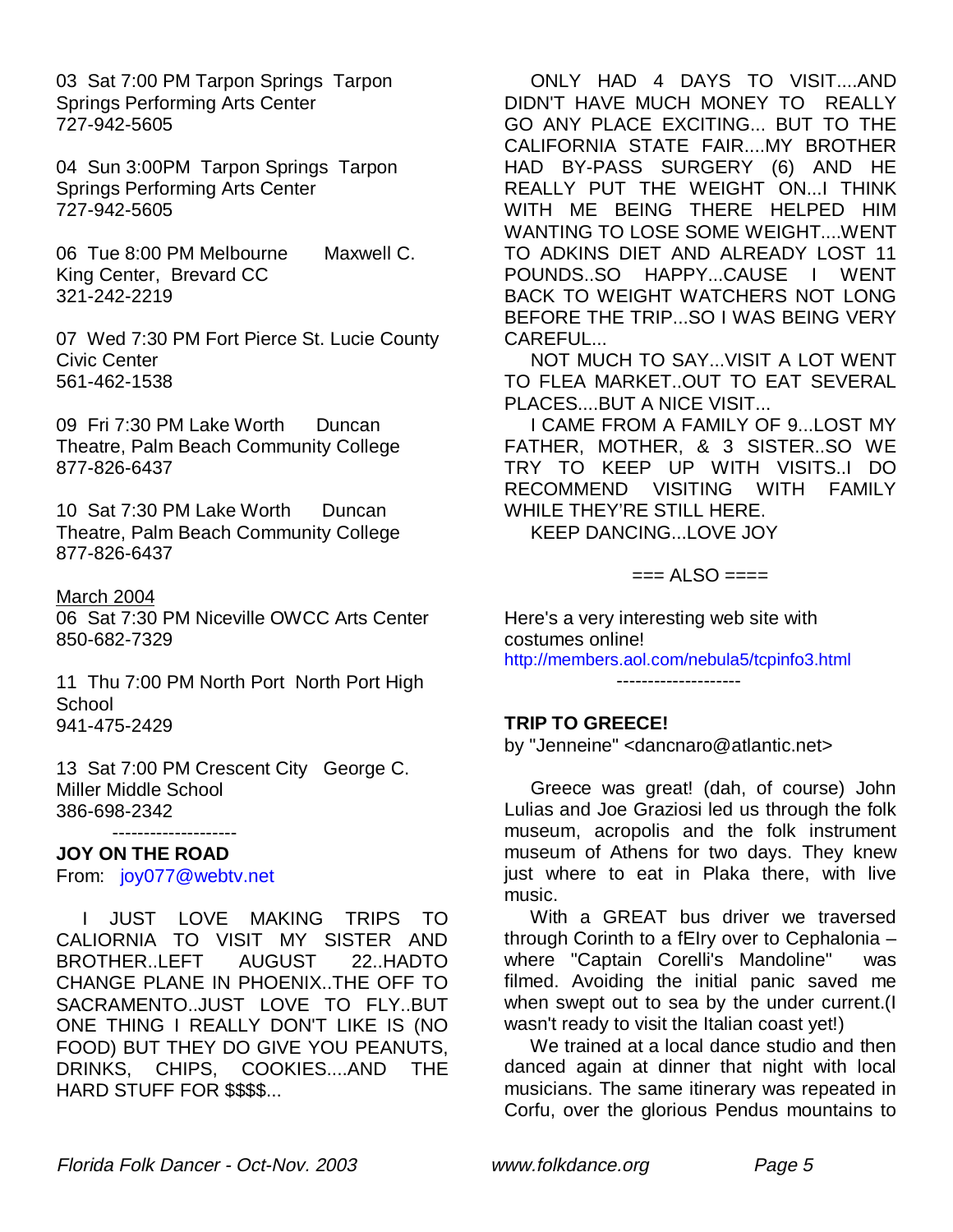Metsovo, Florina, Kotsari, Krokus, and Thessolonia and Alexandra. Walking and eating and dancing and eating and museums and eating and sight seeing and more dancing and eating for 17 wonderful days. torturous bliss, great fun. I traveled with Micky from New York along with 23 other new friends.

 A special event took place in Krokus, where the crocus flowers are cultivated for their stamens = saffron. The Mayor met us and we were honored guest at the "Lulias Culture Center". There we feasted on the best roasted lamb! They danced and sang, we danced, it was SO nice. The center is named in honor of John's great uncle/cousin who was, in that town, shot by Nazi Germans in 1943. A priest at age ~32, his uncle was killed for promoting/maintaining the Greek culture, despite the oppression.

 John put together one incredible experience. As he said, "We saw more of Greece than most Greeks, and danced more dances than most Greeks"

 Appropriately awarded, the Greek Student Association at the University of Florida honored John Lulias for his work "promoting the Greek culture" through his dance history, teaching, and judging as well as his many projects, dance workshops and tours of Greece. He's one great Greek gator!

- jenneine oh-so-grateful lambert

--------------------

## **Israeli Dance Workshop Reminder**

by "Deborah Meitin" dmeitin@cfl.rr.com

 Hold the date for the 17th annual Israeli Dance Workshop in Orlando.... Saturday, March 27 and Sunday, March 28, 2004 **--------------------**

## **TAMPA TALKS**

by "Terry Abrahams" <terry.abrahams@verizon.net>

TAMPA TALKS (I never get tired of trying to think of new titles)...

 This is hard to believe, but this month came and went with nothing that exciting...first congrats to the Lathi's on their new grandchild – nothing is better than that!

 I combined my fencing and dancing life this month. I went to G'ville for a tournament in the morning, ended at 2:00 and went directly to the all-day contra dance (11 to 11) sponsored by the G'ville dance group. My daughter Mickey went with me, and that was double the fun, which was already doubled, does that mean I had quadruple the fun? Needless to say, my legs had quite a workout and I was glad to do nothing the next day. Then the following week I went fencing in Melbourne, we (3 other fencers) started from Tampa at 5:00 a.m., started fencing at 8:30 a.m. (how ungodly) and didn't finish until 5:00. I fenced about 30 bouts, which is a LOT, (fenced in 3 different "tournaments" – D and under, Women's and Veterans). The good news is that I took FIRST in Women's Foil - (haven't done that in a while) and the bad news is that both of my hands still hurt, my knees are cracking and my bruises are still visible. It was quite a fencing day and I'm not in that kind of shape!

 But what the hey! Speaking of Hey - if you are Snowball people, don't forget to sign up, it's a big weekend and fills up almost immediately.

 International dancing should be as popular but of course it can't - it's much more difficult and interesting! I have a fencing button that says, "If fencing were easy, everyone would do it." I think I'll make a similar one for International dancing. But we know and love it, and that's the most important thing.... This month I'm off to my 50th H.S. reunion (I know that cannot be as I am only 37 yrs old to begin with) and the following weekend to Hagigah, an Israeli dance camp in Wisconsin. Back in the traveling saddle again!

 By the way, I never got to Carolyn and Gary's party, but Judith tells me it was well attended and lots of fun. It was too long a trek from G'ville to their home, but I'm trying for their next party. Well, not having anything to say this month only took one loonnnggg paragraph!

- Terry